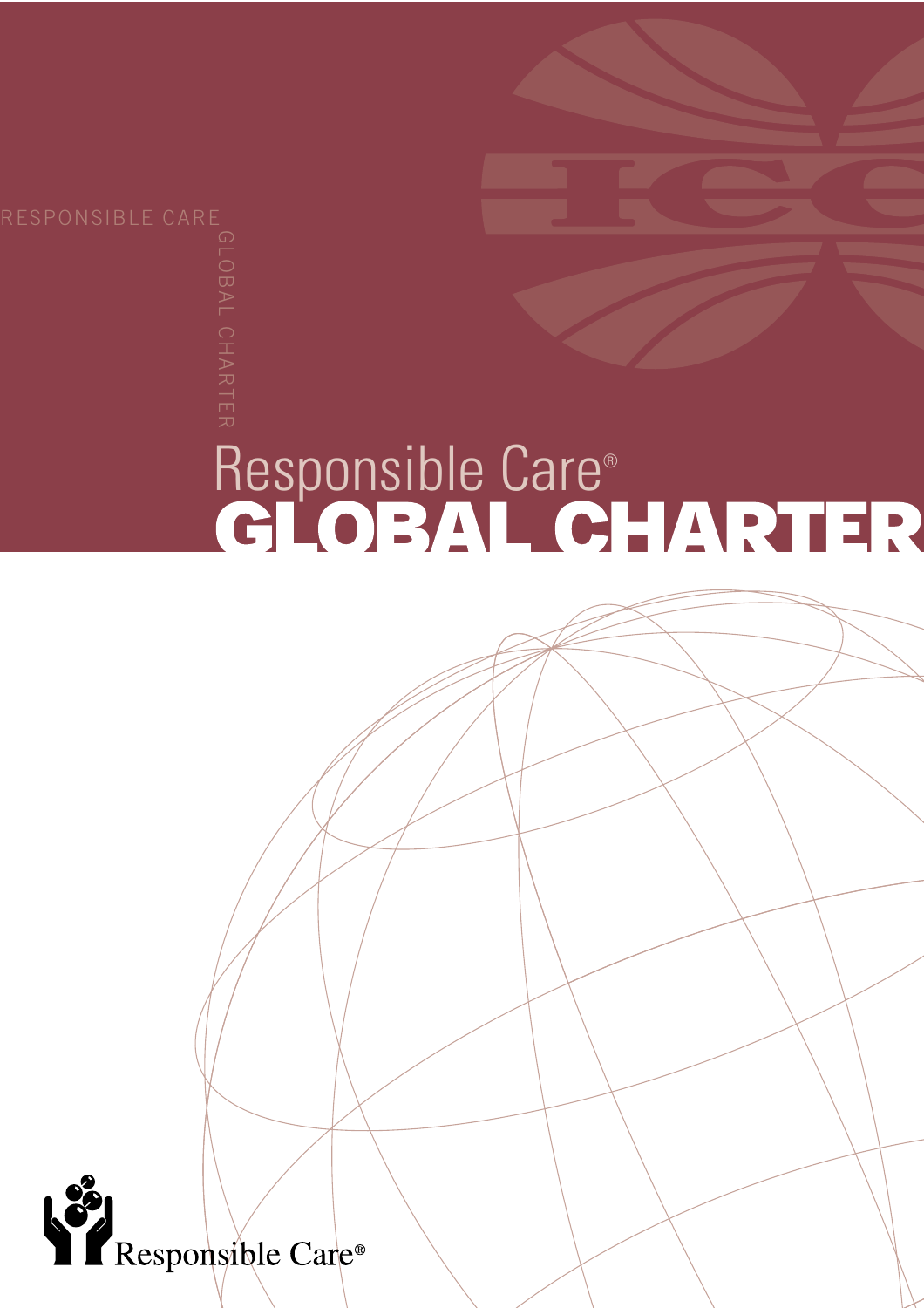*Responsible Care® is the global chemical industry's environmental, health and safety (EHS) initiative to drive continuous improvement in performance. It achieves this objective by meeting and going beyond legislative and regulatory compliance, and by adopting cooperative and voluntary initiatives with government and other stakeholders. Responsible Care is both an ethic and a commitment that seeks to build confidence and trust in an industry that is essential to improving living standards and the quality of life.*

*The Responsible Care Global Charter arose from an examination of chemical industry practices and performance that has evolved since the mid-1980s, and was shaped by considering the recommendations of independent stakeholders from around the world. The Charter goes beyond the original elements of Responsible Care since its inception in 1985. It also focuses on new and important challenges facing the chemical industry and global society, including the growing public dialogue over sustainable development, public health issues related to the use of chemical products, the need for greater industry transparency, and the opportunity to achieve greater harmonization and consistency among the national Responsible Care programmes currently implemented. The International Council of Chemical Associations (ICCA), through Responsible Care, will continue to undertake actions consistent with the environmental principles of the United Nations Global Compact.* **Responsible Care<sup>s</sup>** is the global chemical industry's environmental, health and safety (EHS)<br>  $\frac{1}{2}C \leq \frac{1}{2}C$  metring and going beyond legislative and regulatory complance. An division for the simulation of charmi

### **1. ADOPT GLOBAL RESPONSIBLE CARE CORE PRINCIPLES.**

The Global Responsible Care Core Principles commit companies and national associations to work together to:

- $\Box$  Continuously improve the environmental, health and safety knowledge and performance of our technologies, processes and products over their life cycles so as to avoid harm to people and the environment.
- **□** Use resources efficiently and minimise waste.
- $\Box$  Report openly on performance, achievements and shortcomings.
- **□** Listen, engage and work with

people to understand and address their concerns and expectations.

- $\Box$  Cooperate with governments and organisations in the development and implementation of effective regulations and standards, and to meet or go beyond them.
- $\Box$  Provide help and advice to foster the responsible management of chemicals by all those who manage and use them along the product chain.

## **2. IMPLEMENT FUNDAMENTAL FEATURES OF NATIONAL RESPONSIBLE CARE PROGRAMMES.**

Each national chemical association establishes and manages its own

national Responsible Care programme based on a set of eight common fundamental features. They are:

- $\Box$  Establish and implement a set of Guiding Principles that member companies sign.
- Adopt a title and logo that are consistent with Responsible Care.
- $\Box$  Implement management practices through a series of systems, codes, policies or guidance documents to assist companies to achieve better performance.
- $\Box$  Develop a set of performance indicators against which improvements can be measured.
- $\Box$  Communicate with interested parties inside and outside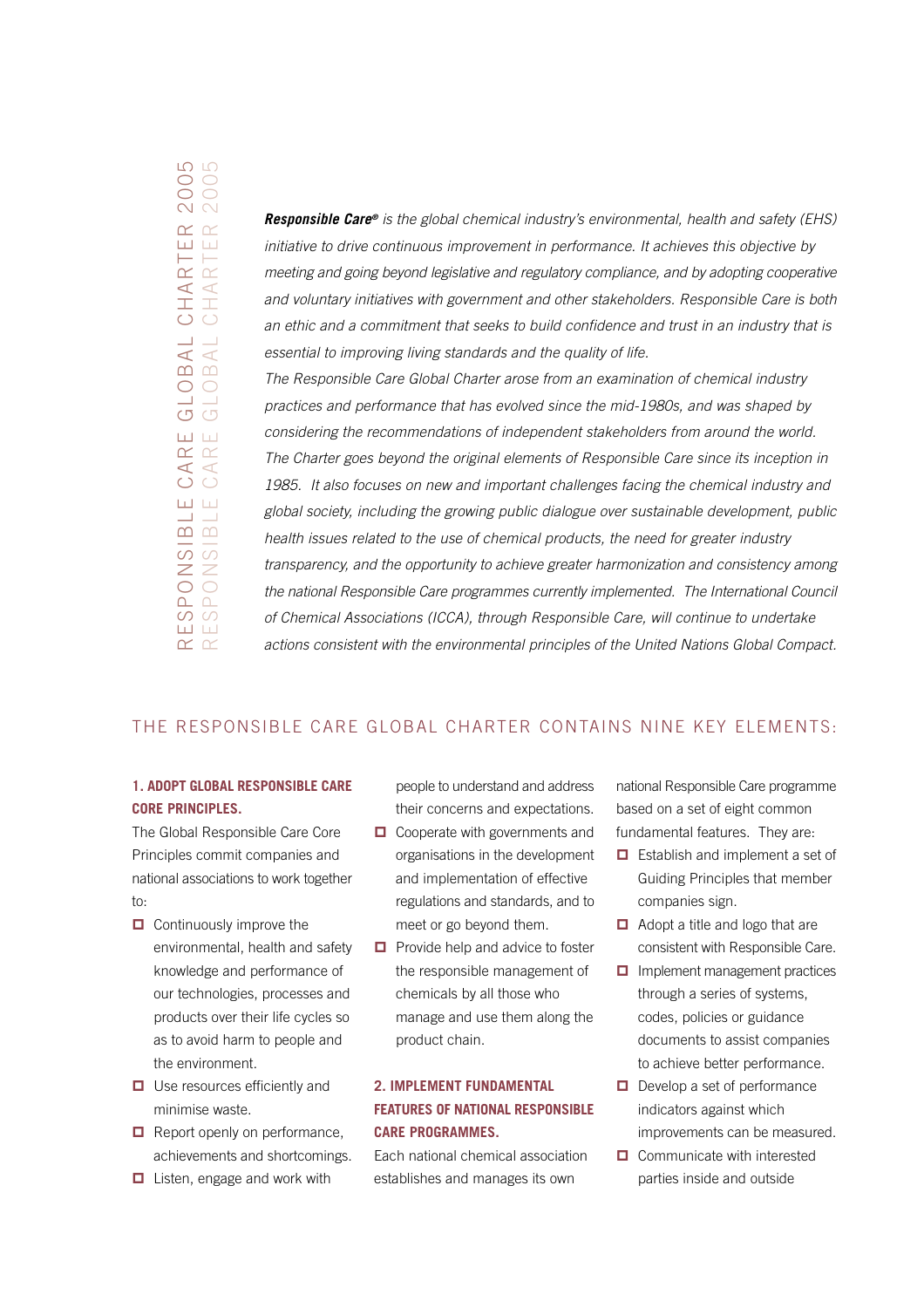the membership.

- $\Box$  Share best practices through information networks.
- **Encourage all association member** companies to commit to and participate in Responsible Care.
- $\Box$  Introduce and apply systematic procedures to verify the implementation of the measurable elements of Responsible Care by member companies.

Industry leaders support the national associations in the fulfillment of these fundamental features. The Charter defines specific commitments consistent with the fundamental features.

### **3. COMMIT TO ADVANCING SUSTAINABLE DEVELOPMENT.**

Responsible Care is a uniquely designed initiative that enables the global chemical industry to make a strong contribution to sustainable development. Through improved performance, expanded economic opportunities, and the development of innovative technologies and other solutions to societal problems, the industry will continue taking practical steps to implement initiatives in support of sustainable development. The industry will expand its dialogue with stakeholders to identify additional opportunities to contribute to sustainable development through Responsible Care.

The chemical industry recognizes the important contribution that can be made through capacity building of the sound management of chemicals to achieve sustainable development goals. The industry will continue to

support national and international initiatives to advance these goals.

### **4. CONTINUOUSLY IMPROVE AND REPORT PERFORMANCE.**

Each chemical company that implements Responsible Care is expected to collect and report data for a core set of environmental, health and safety performance measures. Each national association is expected to collect, collate and report this data from its members in each country. The data will also be collated and reported publicly at the international level and be updated every two years at a minimum.

In order to continue to achieve improved performance, each national association that implements Responsible Care will:

- $\Box$  Periodically assess, with the participation of their members, stakeholder expectations for expanded or modified performance reporting or other aspects of performance.
- $\Box$  Commit to providing practical help and support in sharing and adopting best practices to improve environmental, health and safety performance, and other assistance related to Responsible Care implementation needs.

Chemical companies that implement Responsible Care will:

**□** Adopt a management systems approach to implement their Responsible Care commitments consisting of the internationally accepted elements of Plan-Do-Check-Act.

- **Utilize clean and safe technologies** and processes when building new plants or expanding their current facilities around the world.
- Go beyond self-assessment of the implementation of Responsible Care and adopt verification processes carried out either by associations, government bodies or other external organisations.

### **5. ENHANCE THE MANAGEMENT OF CHEMICAL PRODUCTS WORLDWIDE – PRODUCT STEWARDSHIP.**

Product stewardship issues will increasingly shape the Responsible Care initiative in future years. The ICCA will establish a strengthened global programme to evaluate and manage chemical-related risks and benefits by developing a unified product stewardship management system approach. This approach will be in place by 2006.

National associations, working with their member companies, will commit to this concerted global effort by establishing processes for Responsible Care companies to:

- $\Box$  Re-commit to full implementation of current Responsible Care product stewardship commitments, including all existing codes, guidelines and practices.
- $\Box$  Improve product stewardship performance and increase public awareness of the industry's commitments and results.
- $\Box$  Develop and share best practices through mutual assistance.
- $\Box$  Work in partnership with upstream suppliers and downstream